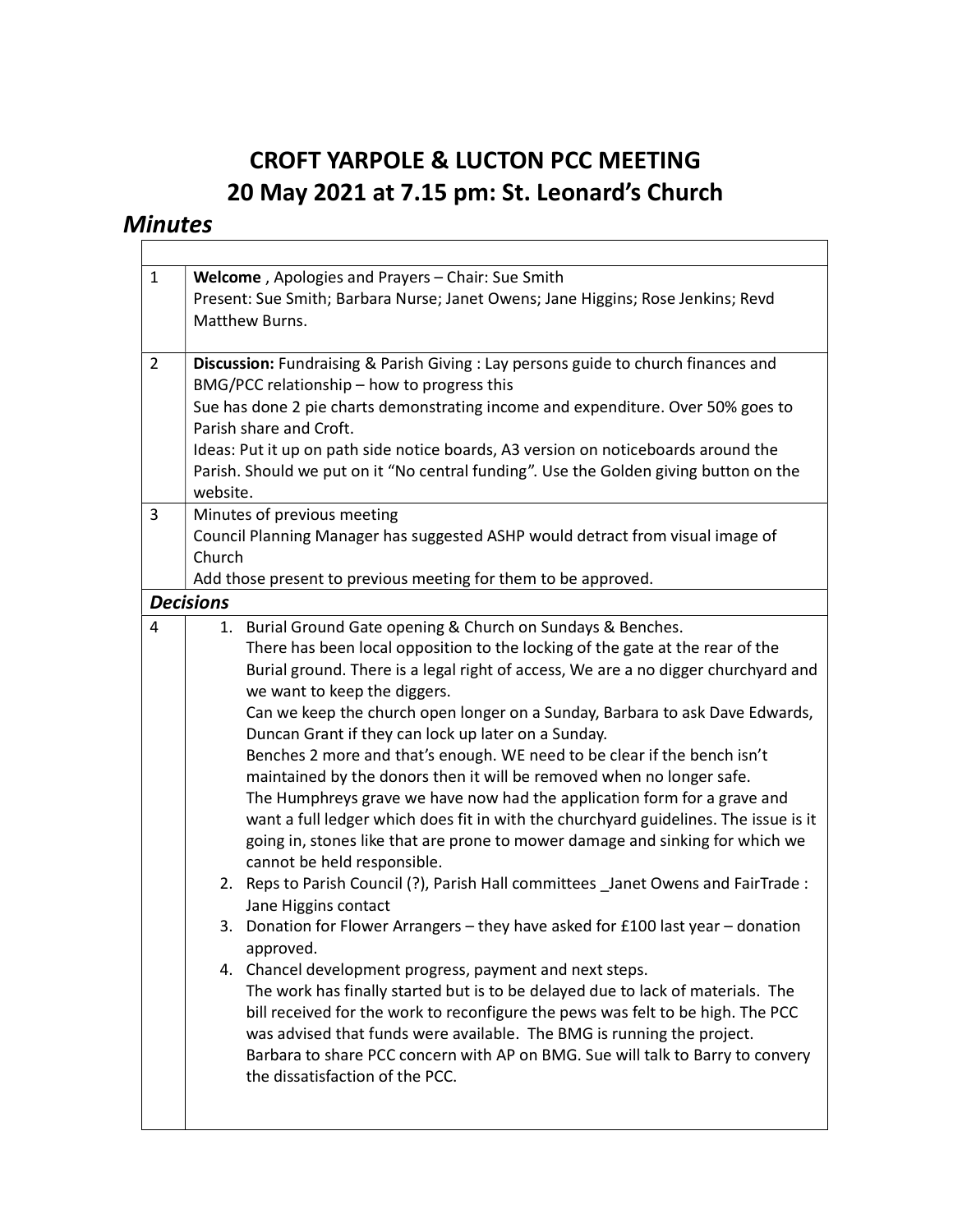|                | Discussions / Information                                         |                                                                                                                   |  |  |  |  |
|----------------|-------------------------------------------------------------------|-------------------------------------------------------------------------------------------------------------------|--|--|--|--|
| 5              |                                                                   | 1. Finding more Church Warden resource - June 5 <sup>th</sup> afternoon in the church for                         |  |  |  |  |
|                |                                                                   | volunteers                                                                                                        |  |  |  |  |
|                |                                                                   | 2. Safeguarding: The papers have been sent around. There is a CofE initiative to                                  |  |  |  |  |
|                |                                                                   | be more assiduous in our safeguarding duty. There is a new safeguarding policy                                    |  |  |  |  |
|                |                                                                   | statement and going to ask for a safeguarding page on community website.                                          |  |  |  |  |
|                |                                                                   | There is a new poster for who to contact. Action plan also updated and that will                                  |  |  |  |  |
|                |                                                                   | be included in the autumn audit. The phone no for the Womens Aid may be                                           |  |  |  |  |
|                |                                                                   | wrong.                                                                                                            |  |  |  |  |
|                |                                                                   | The policy statement was agreed and other items reported.                                                         |  |  |  |  |
|                |                                                                   | 3. Living in Love and Faith / Deanery & Diocesan Synod elections                                                  |  |  |  |  |
|                |                                                                   | This is a Cof E initiative to improve its work on marriage, gender and sexuality.                                 |  |  |  |  |
|                |                                                                   | There will be a programme local events to explore the issues.                                                     |  |  |  |  |
|                |                                                                   | Deanery synod members will be sent papers for diocesan synod.                                                     |  |  |  |  |
|                |                                                                   | 4. Mission and Pastoral Care Committee                                                                            |  |  |  |  |
|                |                                                                   | Part of our Deanery responsibility is to be much clearer in promoting the                                         |  |  |  |  |
|                |                                                                   | mission of the church in parish life. The committee will be elected in July.                                      |  |  |  |  |
|                |                                                                   | 5. Community Hub questionnaire and event – afternoon of Saturday 5 <sup>th</sup> June will                        |  |  |  |  |
|                |                                                                   | be a volunteer recruitment event.                                                                                 |  |  |  |  |
|                |                                                                   | 6. Churches Count on Nature week 5-13 June and burial ground leaflet                                              |  |  |  |  |
|                |                                                                   | 7. Carbon Footprint measurement - bit too complicated for us so we are going to                                   |  |  |  |  |
|                |                                                                   | leave it for this year.                                                                                           |  |  |  |  |
|                |                                                                   | 8. Clergy Covenant - outline approach we want to take - Matthew will tell us if he                                |  |  |  |  |
|                |                                                                   | needs help.                                                                                                       |  |  |  |  |
|                | <b>Updates</b>                                                    |                                                                                                                   |  |  |  |  |
| 6              |                                                                   | 1. Treasurer Report - report sent out, no queries. We have lost a little bit of                                   |  |  |  |  |
|                |                                                                   | ground re reserves. Re The Parishioner funds, a surplus fund has built and will                                   |  |  |  |  |
|                |                                                                   | be kept in that fund for now. PCC will pay Nicolsons for covering up the organ.                                   |  |  |  |  |
|                |                                                                   | Barry has donated cost of the castors to the church.                                                              |  |  |  |  |
|                |                                                                   | Fundraising on chancel to date, £200 to date plus a pledge for £2000                                              |  |  |  |  |
|                |                                                                   | 2. Church Warden Report - Barbara                                                                                 |  |  |  |  |
|                |                                                                   | Couple of initiatives - a. contested heritage- have we any memorials etc that                                     |  |  |  |  |
|                |                                                                   | celebrate the slave trade or the like. And b. Queens Green Canopy - there may                                     |  |  |  |  |
|                |                                                                   | be spot in the middle of the burial ground.                                                                       |  |  |  |  |
|                | 3.                                                                | St. Leonards Management update is progressing slowly.                                                             |  |  |  |  |
|                | 5.                                                                | 4. Building update / ASHP / Chancel - in progress<br>Croft update Got 2 grants of "20k, Wolfson and cornerstones. |  |  |  |  |
|                |                                                                   |                                                                                                                   |  |  |  |  |
|                | 6.                                                                | Safeguarding report - no incidents                                                                                |  |  |  |  |
| $\overline{7}$ | <b>Correspondence Issues Outstanding &amp; Forthcoming Events</b> |                                                                                                                   |  |  |  |  |
|                | Nothing                                                           |                                                                                                                   |  |  |  |  |